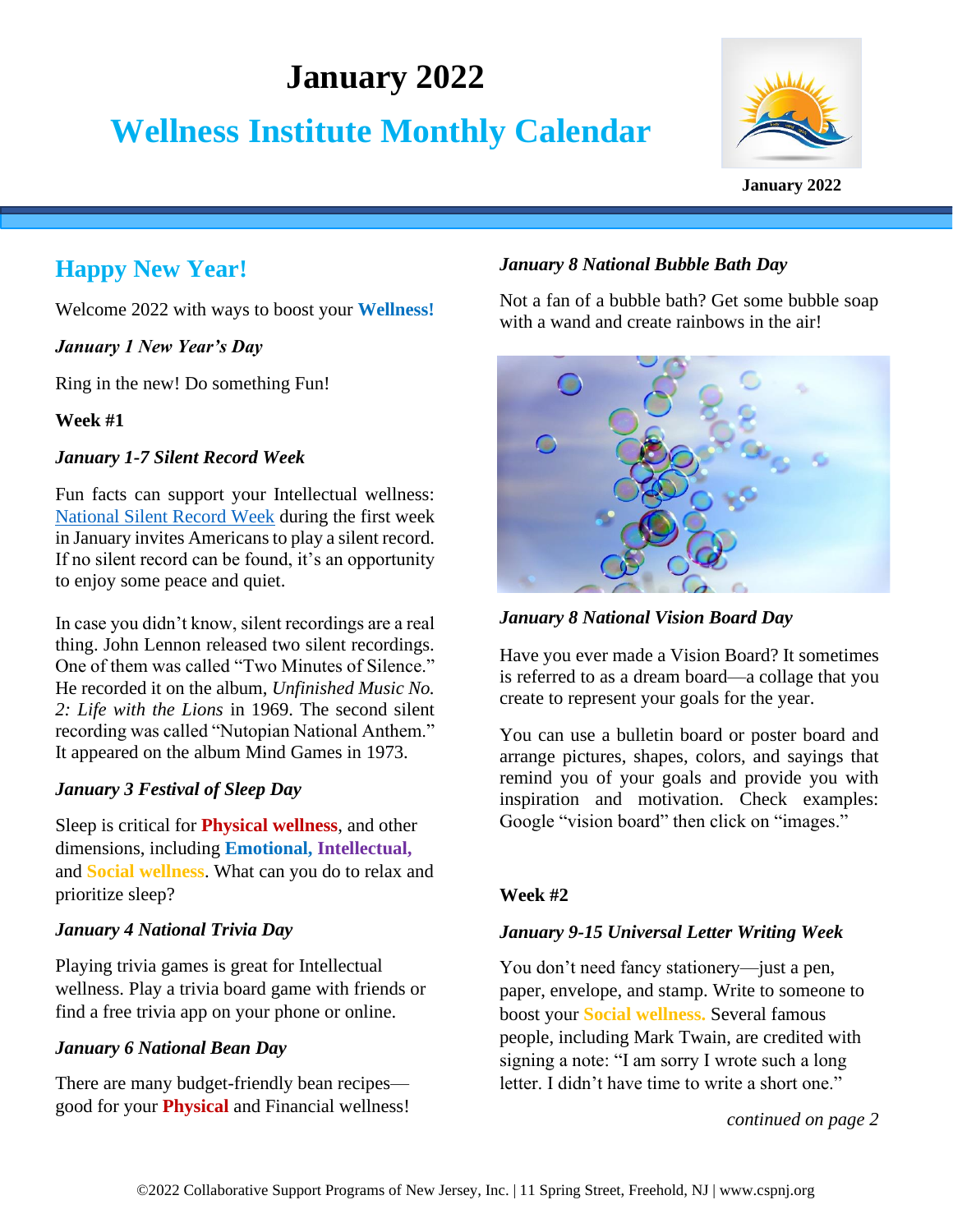This week includes several days to strengthen your **Environmental wellness**.

## *January 10 National Cut Your Energy Costs Day*

Your local utility company can give you ideas for reducing your energy consumption and costs. Find tips at the federal [Department of Energy](https://www.energy.gov/energysaver/reducing-electricity-use-and-costs) website.

## *January 10 Houseplant Appreciation Day*

Do you have houseplants? If so, tell them how much you appreciate them. If not, look around you to find spaces that have indoor greenery. Plants can really boost your mood in mid-winter.

## *January 13 National Clean Off Your Desk Day*

Set aside at least 10 minutes to declutter at workspace!

## *January 14 Organize Your Home Day*

Set aside at least 10 minutes to declutter at home!

#### **Week #3**

## *January 16-22 Hunt for Happiness Week*

Find things that make you happy. Find an opportunity make someone else a little happier. This is a week to focus on **Emotional wellness!**

[Dr. Sonya Lyubomirsky](http://thehowofhappiness.com/discover-happiness/) is a world happiness expert who suggests practicing gratitude, investing in social connections, living in the present, can caring for your body.



## *January 17 Martin Luther King Day*

Reflect on the contributions of Dr. Martin Luther King, Jr., and what you can do to promote equality and civility for all people in your community. January 17 is also Civil Rights Day.

## *January 17-21 No Name-Calling Week*

Respect others and respect yourself all week.

#### *January 18 National Thesaurus Day*

Find a word-of-the-day! Use your thesaurus or look one up online. Merriam Webster, the dictionary people, post a [word-of-the-day](https://www.merriam-webster.com/word-of-the-day) every day. Boost your Intellectual wellness and maybe even your **Social wellness**, since a new word can start an interesting conversation.

#### **Week #4**

#### *January 23 National Handwriting Day*

Write a letter, take notes by hand, experiment with your handwriting, or practice calligraphy. Improving your fine motor skills is good for your Intellectual wellness. Writing by hand also helps you retain knowledge. There are [many different](https://www.pens.com/blog/8-ways-celebrate-national-handwriting-day/)  [ways](https://www.pens.com/blog/8-ways-celebrate-national-handwriting-day/) to celebrate today.

#### *January 24 National Compliment Day*

You may think this day is primarily geared for **Social wellness,** since complimenting others is good for relationships. Don't forget to compliment yourself, too! That's good for **Emotional wellness.**

#### *January 25 Plan for Vacation Day*

Some people say that planning a vacation is as much fun as taking one. This is a good day to indulge in planning. If you'd rather take a vacation than plan it, you still might find that you enjoy it more if you've done a little planning in advance.

No time? No money? Anxious about travel? Take a virtual vacation at a [national park](https://www.youtube.com/channel/UCs4ag7ql5K_gmIxvHN5GCDA) or some other exciting destination that you might enjoy. Many museums and historic sites offer virtual tours. TV travel programs are made for armchair travelers!

#### *January 26 National Green Juice Day*

The holidays may be over, but the New Year celebration and commitments to our resolutions continue with [National Green Juice Da](https://nationaldaycalendar.com/national-green-juice-day-january-26/)y on January 26th. Every year, the celebration encourages people to stick to their wellness resolutions by drinking a green juice.